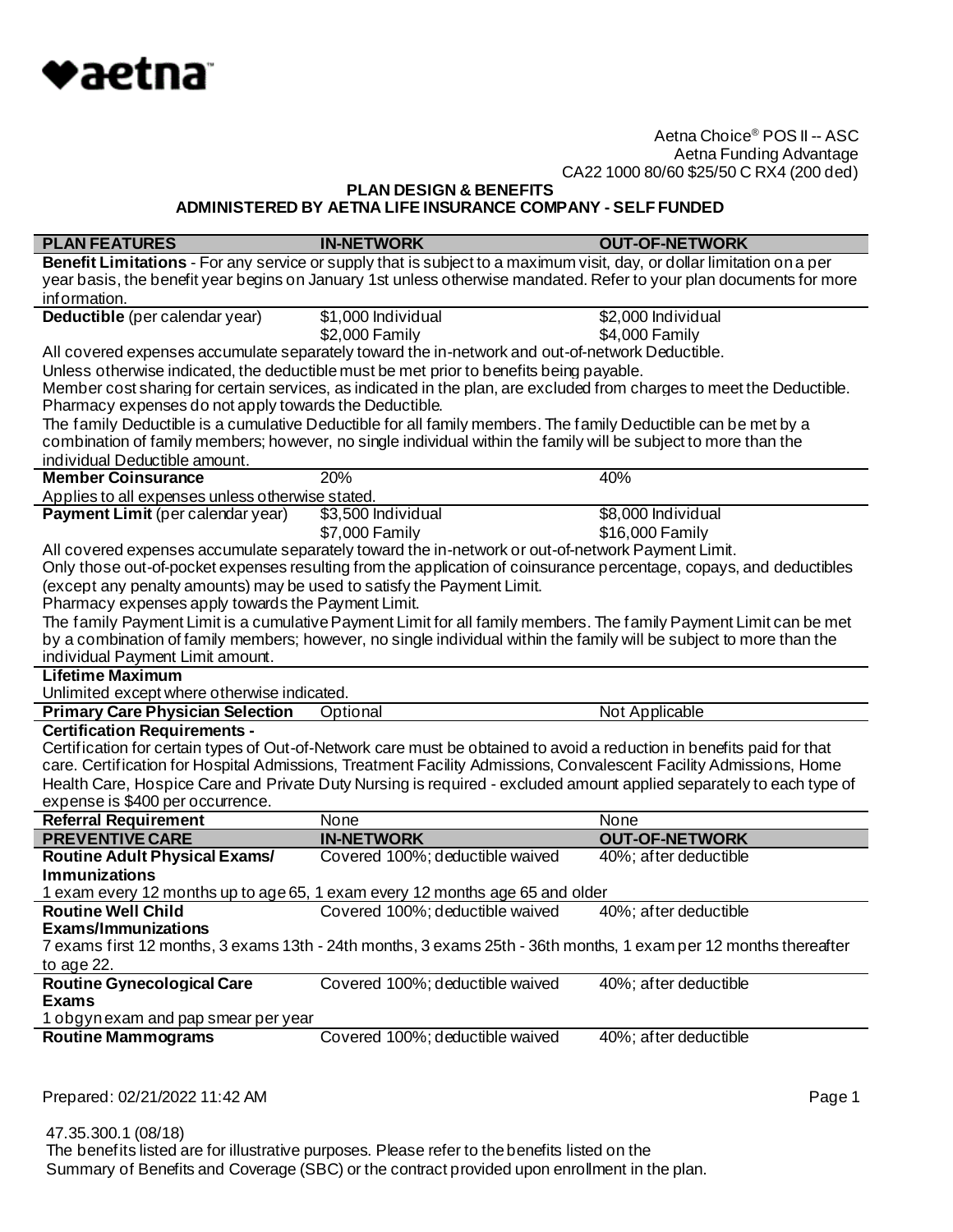

**PLAN DESIGN & BENEFITS ADMINISTERED BY AETNA LIFE INSURANCE COMPANY - SELF FUNDED**

| <b>Women's Health</b>                                           | Covered 100%; deductible waived                                                                                     | 40%; after deductible                                                |  |
|-----------------------------------------------------------------|---------------------------------------------------------------------------------------------------------------------|----------------------------------------------------------------------|--|
|                                                                 | Includes: Screening for gestational diabetes, HPV (Human-Papillomavirus) DNA testing, counseling for sexually       |                                                                      |  |
|                                                                 | transmitted infections, counseling and screening for human immunodeficiency virus, screening and counseling for     |                                                                      |  |
|                                                                 | interpersonal and domestic violence, breastfeeding support, supplies and counseling.                                |                                                                      |  |
|                                                                 | Contraceptive methods, sterilization procedures, patient education and counseling. Limitations may apply.           |                                                                      |  |
| <b>Routine Digital Rectal Exam</b>                              | Covered 100%; deductible waived                                                                                     | 40%; after deductible                                                |  |
| Recommended: For covered males age 40 and over.                 |                                                                                                                     |                                                                      |  |
| <b>Prostate-specific Antigen Test</b>                           | Covered 100%; deductible waived                                                                                     | 40%; after deductible                                                |  |
| Recommended: For covered males age 40 and over.                 |                                                                                                                     |                                                                      |  |
| <b>Colorectal Cancer Screening</b>                              | Covered 100%; deductible waived                                                                                     | 40%; after deductible                                                |  |
| Recommended: For all members age 45 and over.                   |                                                                                                                     |                                                                      |  |
| <b>Routine Eye Exams</b>                                        | Covered 100%; deductible waived                                                                                     | 40%; after deductible                                                |  |
| 1 routine exam per 24 months.                                   |                                                                                                                     |                                                                      |  |
| <b>Routine Hearing Screening</b>                                | Covered 100%; deductible waived                                                                                     | 40%; after deductible                                                |  |
| <b>PHYSICIAN SERVICES</b>                                       | <b>IN-NETWORK</b>                                                                                                   | <b>OUT-OF-NETWORK</b>                                                |  |
| <b>Office Visits to Primary Care</b>                            | \$25 office visit copay; deductible                                                                                 | 40%; after deductible                                                |  |
| <b>Physician (PCP)</b>                                          | waived                                                                                                              |                                                                      |  |
|                                                                 | Includes services of an internist, general physician, family practitioner or pediatrician.                          |                                                                      |  |
| <b>Specialist Office Visits</b>                                 | \$50 office visit copay; deductible                                                                                 | 40%; after deductible                                                |  |
|                                                                 | waived                                                                                                              |                                                                      |  |
| <b>Hearing Exams</b>                                            | Not Covered                                                                                                         | Not Covered                                                          |  |
| <b>Pre-Natal Maternity</b>                                      | Covered 100%; deductible waived                                                                                     | 40%; after deductible                                                |  |
| <b>Walk-in Clinics</b>                                          | \$25 copay; deductible waived                                                                                       | 40%; after deductible                                                |  |
|                                                                 | <b>Designated Walk-in Clinics</b>                                                                                   |                                                                      |  |
|                                                                 |                                                                                                                     |                                                                      |  |
|                                                                 |                                                                                                                     |                                                                      |  |
|                                                                 | Covered 100%; deductible waived                                                                                     |                                                                      |  |
|                                                                 | Walk-in Clinics are free-standing health care facilities that (a) may be located in or with a pharmacy, drug store, |                                                                      |  |
|                                                                 | supermarket or other retail store; and (b) provide limited medical care and services on a scheduled or unscheduled  |                                                                      |  |
|                                                                 | basis. Urgent care centers, emergency rooms, the outpatient department of a hospital, ambulatory surgical centers,  |                                                                      |  |
| and physician offices are not considered to be Walk-in Clinics. |                                                                                                                     |                                                                      |  |
| <b>Allergy Testing</b>                                          | Your cost sharing is based on the                                                                                   | Your cost sharing is based on the                                    |  |
|                                                                 | type of service and where it is                                                                                     | type of service and where it is                                      |  |
|                                                                 | performed                                                                                                           | performed                                                            |  |
| <b>Allergy Injections</b>                                       | Your cost sharing is based on the<br>type of service and where it is                                                | Your cost sharing is based on the<br>type of service and where it is |  |
|                                                                 |                                                                                                                     |                                                                      |  |
|                                                                 | performed                                                                                                           | performed                                                            |  |
| <b>DIAGNOSTIC PROCEDURES</b>                                    | <b>IN-NETWORK</b>                                                                                                   | <b>OUT-OF-NETWORK</b>                                                |  |
| <b>Diagnostic X-ray</b>                                         | 20%; after deductible                                                                                               | 40%; after deductible                                                |  |
| (other than Complex Imaging Services)                           |                                                                                                                     |                                                                      |  |
|                                                                 | If performed as a part of a physician office visit and billed by the physician, expenses are covered subject to the |                                                                      |  |
| applicable physician's office visit member cost sharing.        |                                                                                                                     |                                                                      |  |
| <b>Diagnostic Laboratory</b>                                    | 20%; after deductible                                                                                               | 40%; after deductible                                                |  |
| applicable physician's office visit member cost sharing.        | If performed as a part of a physician office visit and billed by the physician, expenses are covered subject to the |                                                                      |  |
|                                                                 | 20%; after deductible                                                                                               | 40%; after deductible                                                |  |
| <b>Diagnostic Complex Imaging</b>                               |                                                                                                                     |                                                                      |  |
| applicable physician's office visit member cost sharing.        | If performed as a part of a physician office visit and billed by the physician, expenses are covered subject to the |                                                                      |  |
| <b>EMERGENCY MEDICAL CARE</b>                                   | <b>IN-NETWORK</b>                                                                                                   | <b>OUT-OF-NETWORK</b>                                                |  |
| Prepared: 02/21/2022 11:42 AM                                   |                                                                                                                     | Page 2                                                               |  |

47.35.300.1 (08/18)

 The benefits listed are for illustrative purposes. Please refer to the benefits listed on the Summary of Benefits and Coverage (SBC) or the contract provided upon enrollment in the plan.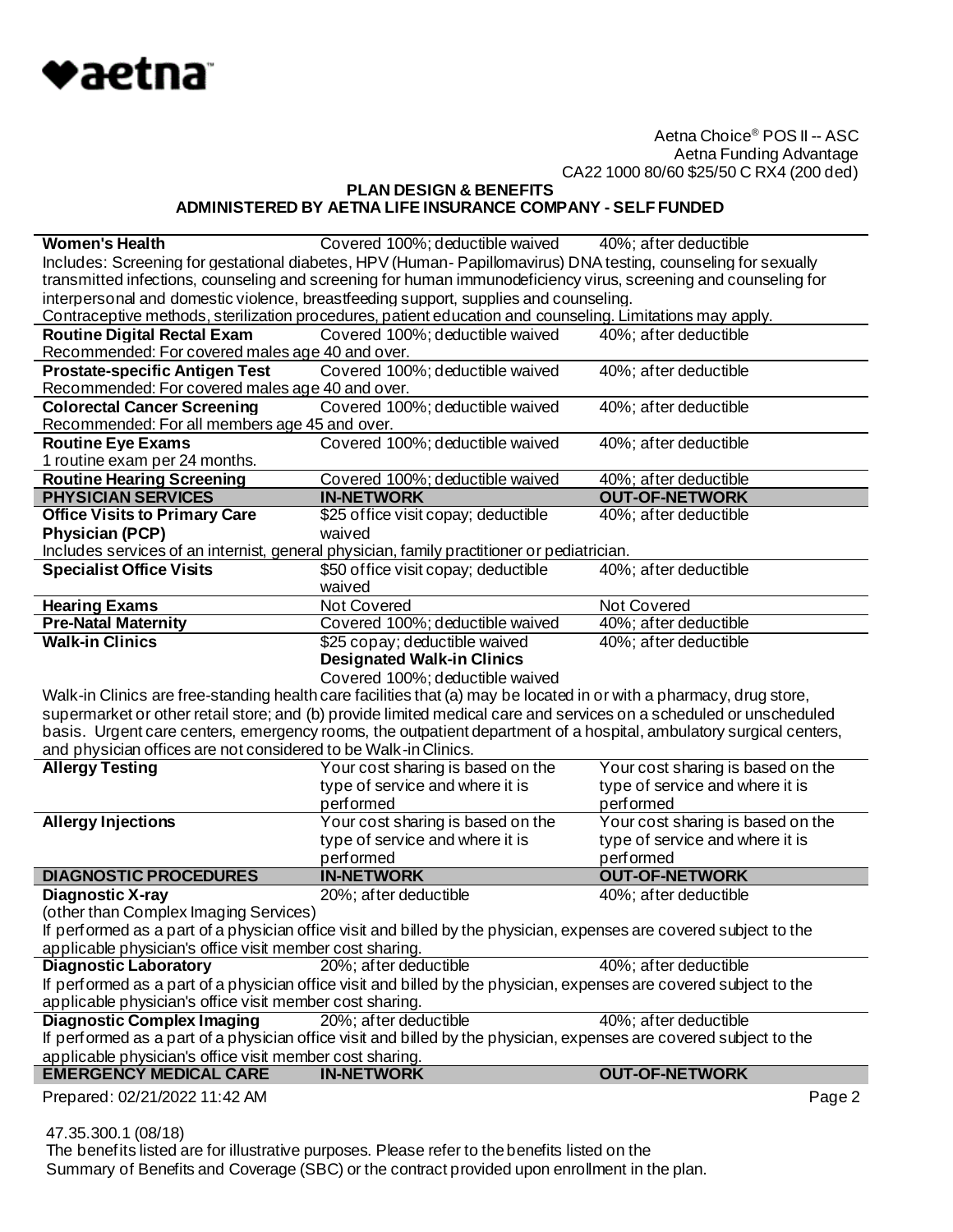

**PLAN DESIGN & BENEFITS**

### **ADMINISTERED BY AETNA LIFE INSURANCE COMPANY - SELF FUNDED**

| <b>Urgent Care Provider</b>                                                                                                                                                        | \$50 office visit copay; deductible<br>waived | 40%; after deductible                |
|------------------------------------------------------------------------------------------------------------------------------------------------------------------------------------|-----------------------------------------------|--------------------------------------|
|                                                                                                                                                                                    | <b>Not Covered</b>                            | <b>Not Covered</b>                   |
| <b>Non-Urgent Use of Urgent Care</b><br><b>Provider</b>                                                                                                                            |                                               |                                      |
| <b>Emergency Room</b>                                                                                                                                                              | 20% after \$250 copay; deductible<br>waived   | Same as in-network care              |
| Copay waived if admitted                                                                                                                                                           |                                               |                                      |
| Non-Emergency Care in an                                                                                                                                                           | <b>Not Covered</b>                            | <b>Not Covered</b>                   |
| <b>Emergency Room</b>                                                                                                                                                              |                                               |                                      |
| <b>Emergency Use of Ambulance</b>                                                                                                                                                  | 20%; after deductible<br>Not Covered          | Same as in-network care              |
| <b>Non-Emergency Use of Ambulance</b><br><b>HOSPITAL CARE</b>                                                                                                                      | <b>IN-NETWORK</b>                             | Not Covered<br><b>OUT-OF-NETWORK</b> |
| <b>Inpatient Coverage</b>                                                                                                                                                          |                                               |                                      |
|                                                                                                                                                                                    | 20%; after deductible                         | 40%; after deductible                |
| Your cost sharing applies to all covered benefits incurred during your inpatient stay.                                                                                             |                                               | 40%; after deductible                |
| <b>Inpatient Maternity Coverage</b>                                                                                                                                                | 20%; after deductible                         |                                      |
| (includes delivery and postpartum                                                                                                                                                  |                                               |                                      |
| care)                                                                                                                                                                              |                                               |                                      |
| Your cost sharing applies to all covered benefits incurred during your inpatient stay.<br><b>Outpatient Hospital Expenses</b>                                                      | 20%; after deductible                         | 40%; after deductible                |
| Your cost sharing applies to all covered benefits incurred during your outpatient visit.                                                                                           |                                               |                                      |
| <b>Outpatient Surgery - Hospital</b>                                                                                                                                               | 20%; after deductible                         | 40%; after deductible                |
| Your cost sharing applies to all covered benefits incurred during your outpatient visit.                                                                                           |                                               |                                      |
| <b>Outpatient Surgery - Freestanding</b>                                                                                                                                           | 20%; after deductible                         | 40%; after deductible                |
| <b>Facility</b>                                                                                                                                                                    |                                               |                                      |
| Your cost sharing applies to all covered benefits incurred during your outpatient visit.                                                                                           |                                               |                                      |
| <b>MENTAL HEALTH SERVICES</b>                                                                                                                                                      | <b>IN-NETWORK</b>                             | <b>OUT-OF-NETWORK</b>                |
|                                                                                                                                                                                    |                                               |                                      |
|                                                                                                                                                                                    |                                               |                                      |
| Inpatient                                                                                                                                                                          | 20%; after deductible                         | 40%; after deductible                |
| Your cost sharing applies to all covered benefits incurred during your inpatient stay.                                                                                             |                                               |                                      |
| <b>Mental Health Office Visits</b>                                                                                                                                                 | \$50 copay; deductible waived                 | 40%; after deductible                |
| Your cost sharing applies to all covered benefits incurred during your outpatient visit.                                                                                           |                                               |                                      |
| <b>Other Mental Health Services</b>                                                                                                                                                | 20%; after deductible                         | 40%; after deductible                |
| <b>SUBSTANCE ABUSE</b>                                                                                                                                                             | <b>IN-NETWORK</b>                             | <b>OUT-OF-NETWORK</b>                |
| Inpatient                                                                                                                                                                          | $20\%$ ; after deductible                     | 40%; after deductible                |
| Your cost sharing applies to all covered benefits incurred during your inpatient stay.                                                                                             |                                               |                                      |
| <b>Residential Treatment Facility</b>                                                                                                                                              | 20%; after deductible                         | 40%; after deductible                |
| <b>Substance Abuse Office Visits</b>                                                                                                                                               | \$50 copay; deductible waived                 | 40%; after deductible                |
| Your cost sharing applies to all covered benefits incurred during your outpatient visit.                                                                                           |                                               |                                      |
| <b>Other Substance Abuse Services</b>                                                                                                                                              | 20%; after deductible                         | 40%; after deductible                |
| <b>OTHER SERVICES</b>                                                                                                                                                              | <b>IN-NETWORK</b>                             | <b>OUT-OF-NETWORK</b>                |
| <b>Skilled Nursing Facility</b>                                                                                                                                                    | 20%; after deductible                         | 40%; after deductible                |
| Limited to 60 days per year                                                                                                                                                        |                                               |                                      |
| Your cost sharing applies to all covered benefits incurred during your inpatient stay.<br><b>Home Health Care</b>                                                                  |                                               |                                      |
|                                                                                                                                                                                    | 20%; after deductible                         | 40%; after deductible                |
| Limited to 120 visits per year.                                                                                                                                                    |                                               |                                      |
| Home health care services include private duty nursing<br>Limited to 3 intermittent visits per day by a participating home health care agency; 1 visit equals a period of 4 hrs or |                                               |                                      |
|                                                                                                                                                                                    |                                               |                                      |
| less.<br>Prepared: 02/21/2022 11:42 AM                                                                                                                                             |                                               |                                      |
|                                                                                                                                                                                    |                                               | Page 3                               |
| 47.35.300.1 (08/18)                                                                                                                                                                |                                               |                                      |

Summary of Benefits and Coverage (SBC) or the contract provided upon enrollment in the plan.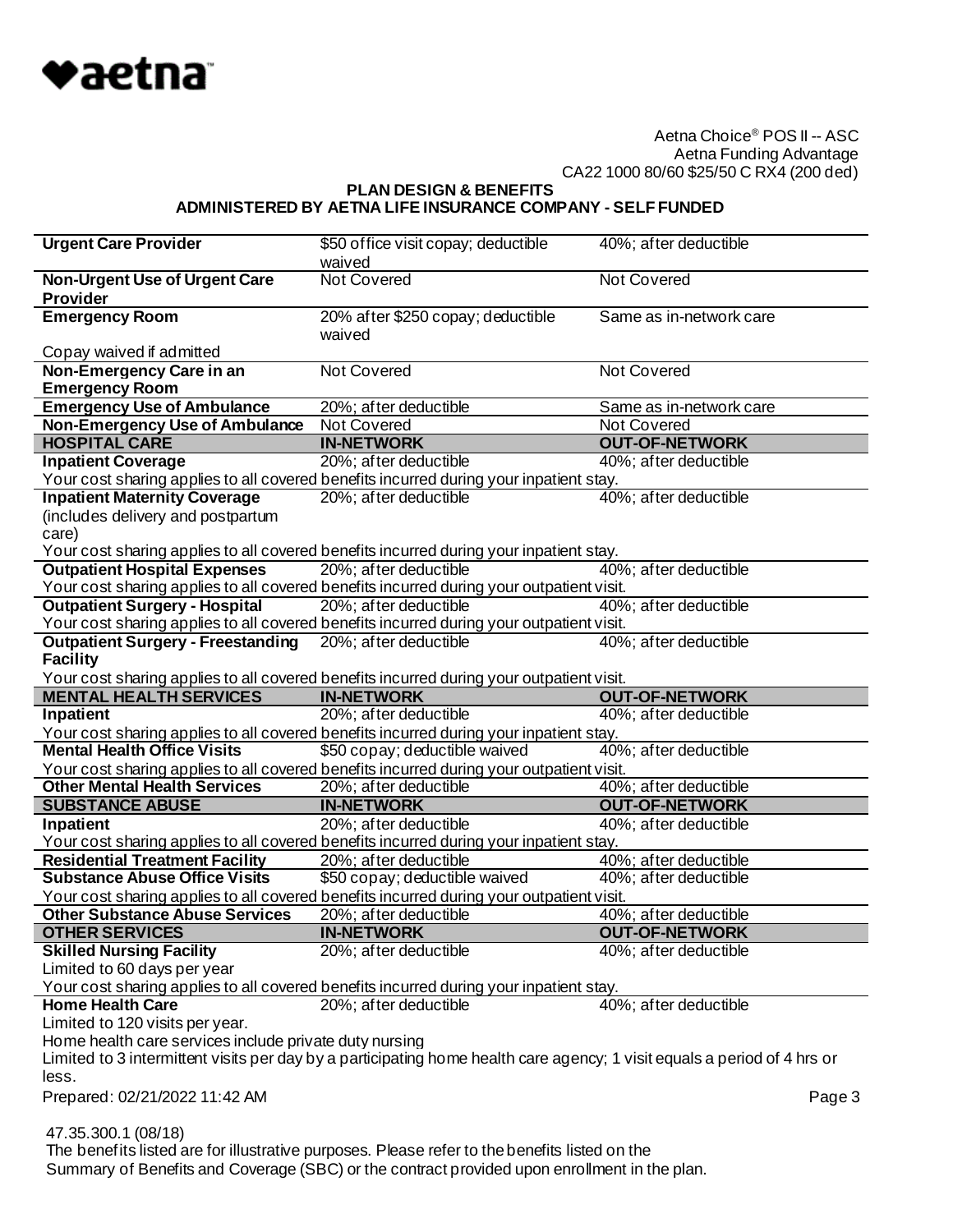

**PLAN DESIGN & BENEFITS**

# **ADMINISTERED BY AETNA LIFE INSURANCE COMPANY - SELF FUNDED**

| <b>Hospice Care - Inpatient</b>                                                | 20%; after deductible                                                                                     | 40%; after deductible              |
|--------------------------------------------------------------------------------|-----------------------------------------------------------------------------------------------------------|------------------------------------|
|                                                                                | Your cost sharing applies to all covered benefits incurred during your inpatient stay.                    |                                    |
| <b>Hospice Care - Outpatient</b>                                               | 20%; after deductible                                                                                     | 40%; after deductible              |
|                                                                                | Your cost sharing applies to all covered benefits incurred during your outpatient visit.                  |                                    |
| <b>Private Duty Nursing</b>                                                    | Covered as part of Home Health                                                                            | Covered as part of Home Health     |
|                                                                                | Care                                                                                                      | Care                               |
|                                                                                | Each period of private duty nursing of up to 8 hours will be deemed to be one private duty nursing shift. |                                    |
| <b>Spinal Manipulation Therapy</b>                                             | \$50 copay; deductible waived                                                                             | 40%; after deductible              |
| Limited to 20 visits per year                                                  |                                                                                                           |                                    |
| <b>Outpatient Short-Term</b>                                                   | \$50 copay; deductible waived                                                                             | 40%; after deductible              |
| <b>Rehabilitation</b>                                                          |                                                                                                           |                                    |
| Includes speech, physical, occupational therapy; limited to 60 visits per year |                                                                                                           |                                    |
| <b>Habilitative Physical Therapy</b>                                           | 20%; after deductible                                                                                     | 40%; after deductible              |
| <b>Habilitative Occupational Therapy</b>                                       | 20%; after deductible                                                                                     | 40%; after deductible              |
| <b>Habilitative Speech Therapy</b>                                             | 20%; after deductible                                                                                     | 40%; after deductible              |
| <b>Autism Behavioral Therapy</b>                                               | \$50 copay; deductible waived                                                                             | 40%; after deductible              |
| Combined with outpatient mental health visits                                  |                                                                                                           |                                    |
| <b>Autism Applied Behavior Analysis</b>                                        | 20%; after deductible                                                                                     | 40%; after deductible              |
| Covered same as any other Outpatient Mental Health All Other benefit           |                                                                                                           |                                    |
| <b>Autism Physical Therapy</b>                                                 | 20%; after deductible                                                                                     | 40%; after deductible              |
| <b>Autism Occupational Therapy</b>                                             | 20%; after deductible                                                                                     | 40%; after deductible              |
| <b>Autism Speech Therapy</b>                                                   | 20%; after deductible                                                                                     | 40%; after deductible              |
| <b>Durable Medical Equipment</b>                                               | 20%; after deductible                                                                                     | 40%; after deductible              |
| Diabetic Supplies -- (if not covered                                           | Covered same as any other medical                                                                         | Covered same as any other medical  |
| under Pharmacy benefit)                                                        | expense.                                                                                                  | expense.                           |
| <b>Affordable Care Act mandated</b>                                            | Covered 100%; deductible waived                                                                           | Covered same as any other expense. |
| <b>Women's Contraceptives</b>                                                  |                                                                                                           |                                    |
| <b>Women's Contraceptive drugs and</b>                                         | Covered 100%; deductible waived                                                                           | Covered same as any other medical  |
| devices not obtainable at a                                                    |                                                                                                           | expense.                           |
| pharmacy                                                                       |                                                                                                           |                                    |
| <b>Infusion Therapy</b>                                                        | \$50 copay; deductible waived                                                                             | 40%; after deductible              |
| Administered in the home or                                                    |                                                                                                           |                                    |
| physician's office                                                             |                                                                                                           |                                    |
| <b>Infusion Therapy</b>                                                        | 20%; after deductible                                                                                     | 40%; after deductible              |
| Administered in an outpatient hospital                                         |                                                                                                           |                                    |
| department or freestanding facility                                            |                                                                                                           |                                    |
| <b>Acupuncture</b>                                                             | \$25 copay; deductible waived                                                                             | 40%; after deductible              |
| Limited to 10 visits per year                                                  |                                                                                                           |                                    |
| Gene-based, Cellular, and other                                                | Your cost sharing is based on the                                                                         | Not Covered                        |
| Innovative Therapies (GCIT™)                                                   | type of service and where it is                                                                           |                                    |
|                                                                                | performed                                                                                                 |                                    |
|                                                                                | \$50 copay; deductible waived for                                                                         |                                    |
|                                                                                | gene therapy drugs, if applicable                                                                         |                                    |
|                                                                                | In-network coverage is provided at                                                                        |                                    |
|                                                                                | GCIT™ designated facilities only.                                                                         |                                    |
| <b>Vision Eyewear</b>                                                          | Not Covered                                                                                               | Not Covered                        |

Prepared: 02/21/2022 11:42 AM **Page 4** 

 47.35.300.1 (08/18) The benefits listed are for illustrative purposes. Please refer to the benefits listed on the Summary of Benefits and Coverage (SBC) or the contract provided upon enrollment in the plan.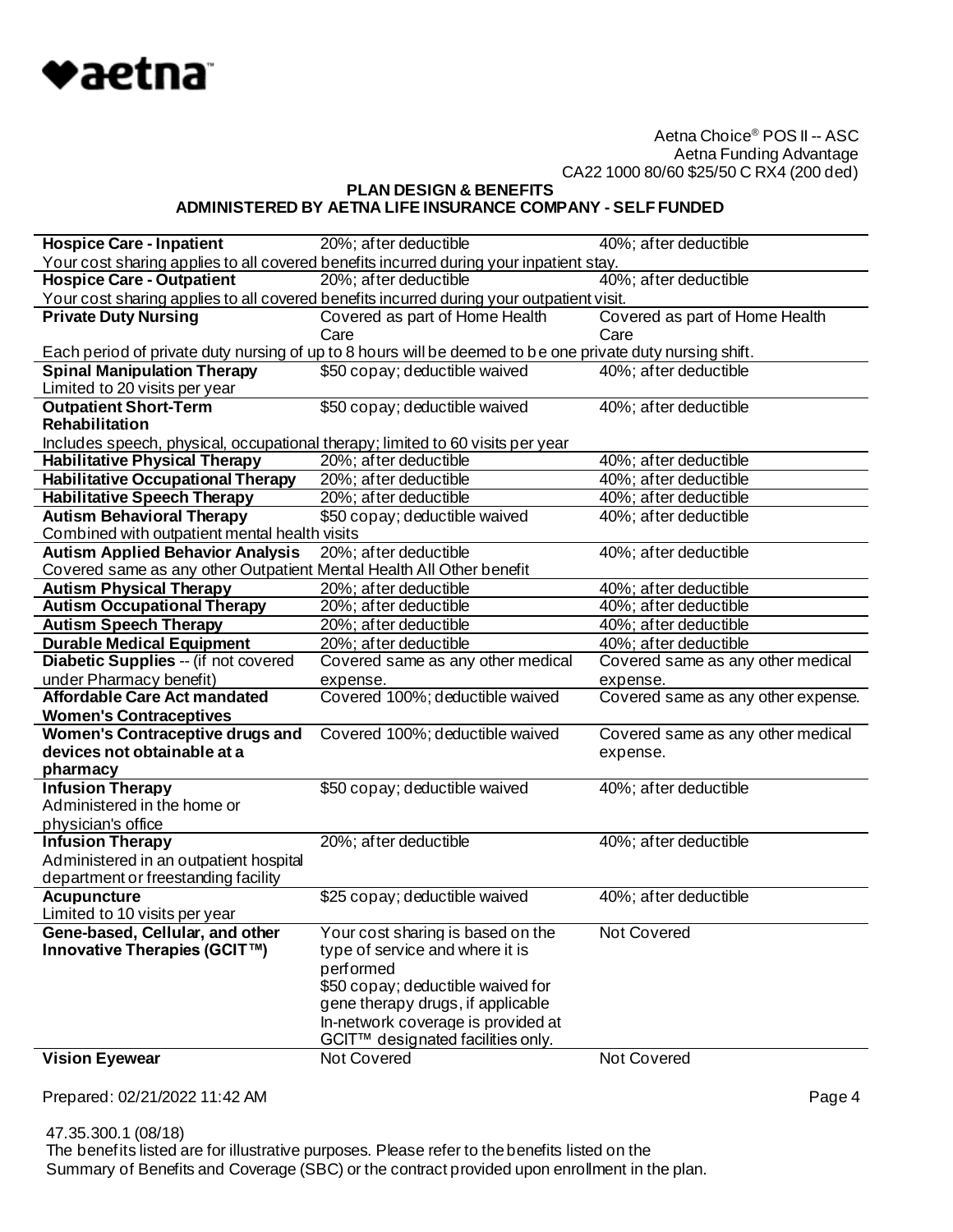

**PLAN DESIGN & BENEFITS**

#### **ADMINISTERED BY AETNA LIFE INSURANCE COMPANY - SELF FUNDED**

| <b>Transplants</b>                                                | 20%; after deductible<br>Preferred coverage is provided at an                                                             | 40%; after deductible             |
|-------------------------------------------------------------------|---------------------------------------------------------------------------------------------------------------------------|-----------------------------------|
|                                                                   | IOE contracted facility only.                                                                                             |                                   |
| <b>Bariatric Surgery</b>                                          | <b>Not Covered</b>                                                                                                        | <b>Not Covered</b>                |
|                                                                   |                                                                                                                           |                                   |
| <b>FAMILY PLANNING</b>                                            | <b>IN-NETWORK</b>                                                                                                         | <b>OUT-OF-NETWORK</b>             |
| <b>Infertility Treatment</b>                                      | Your cost sharing is based on the                                                                                         | Your cost sharing is based on the |
|                                                                   | type of service and where it is                                                                                           | type of service and where it is   |
|                                                                   | performed                                                                                                                 | performed                         |
| Diagnosis and treatment of the underlying medical condition only. |                                                                                                                           |                                   |
| <b>Comprehensive Infertility Services</b>                         | <b>Not Covered</b>                                                                                                        | Not Covered                       |
| Artificial insemination and ovulation induction                   |                                                                                                                           |                                   |
| <b>Advanced Reproductive</b>                                      | Not Covered                                                                                                               | Not Covered                       |
| <b>Technology (ART)</b>                                           |                                                                                                                           |                                   |
|                                                                   | In-vitro fertilization (IVF), zygote intrafallopian transfer (ZIFT), gamete intrafallopian transfer (GIFT), cryopreserved |                                   |
| Vasectomy                                                         | embryo transfers, intracytoplasmic sperm injection (ICSI), or ovum microsurgery<br>Your cost sharing is based on the      | 40%; after deductible             |
|                                                                   | type of service and where it is                                                                                           |                                   |
|                                                                   | performed                                                                                                                 |                                   |
| <b>Tubal Ligation</b>                                             | Covered 100%; deductible waived                                                                                           | 40%; after deductible             |
| <b>PHARMACY</b>                                                   | <b>IN-NETWORK</b>                                                                                                         | <b>OUT-OF-NETWORK</b>             |
| <b>Pharmacy Plan Type</b>                                         | Advanced Control Plan - Aetna                                                                                             |                                   |
| <b>Preferred Generic Drugs</b>                                    |                                                                                                                           |                                   |
| Retail                                                            | \$10 copay                                                                                                                | Not Covered                       |
| <b>Mail Order</b>                                                 | $$20$ copay                                                                                                               | Not Applicable                    |
| <b>Preferred Brand-Name Drugs</b>                                 |                                                                                                                           |                                   |
| Retail                                                            | \$30 copay                                                                                                                | <b>Not Covered</b>                |
| <b>Mail Order</b>                                                 | \$60 copay                                                                                                                | Not Applicable                    |
| Non-Preferred Generic and Brand-Name Drugs                        |                                                                                                                           |                                   |
| Retail                                                            | \$55 copay                                                                                                                | Not Covered                       |
| <b>Mail Order</b>                                                 | $$110$ copay                                                                                                              | Not Applicable                    |
| <b>Specialty Drugs</b>                                            |                                                                                                                           |                                   |
| <b>Preferred Specialty</b>                                        | 30%                                                                                                                       | <b>Not Covered</b>                |
|                                                                   | Maximum \$250                                                                                                             |                                   |
| <b>Non-Preferred Specialty</b>                                    | 30%<br>Maximum \$250                                                                                                      | Not Covered                       |
|                                                                   |                                                                                                                           |                                   |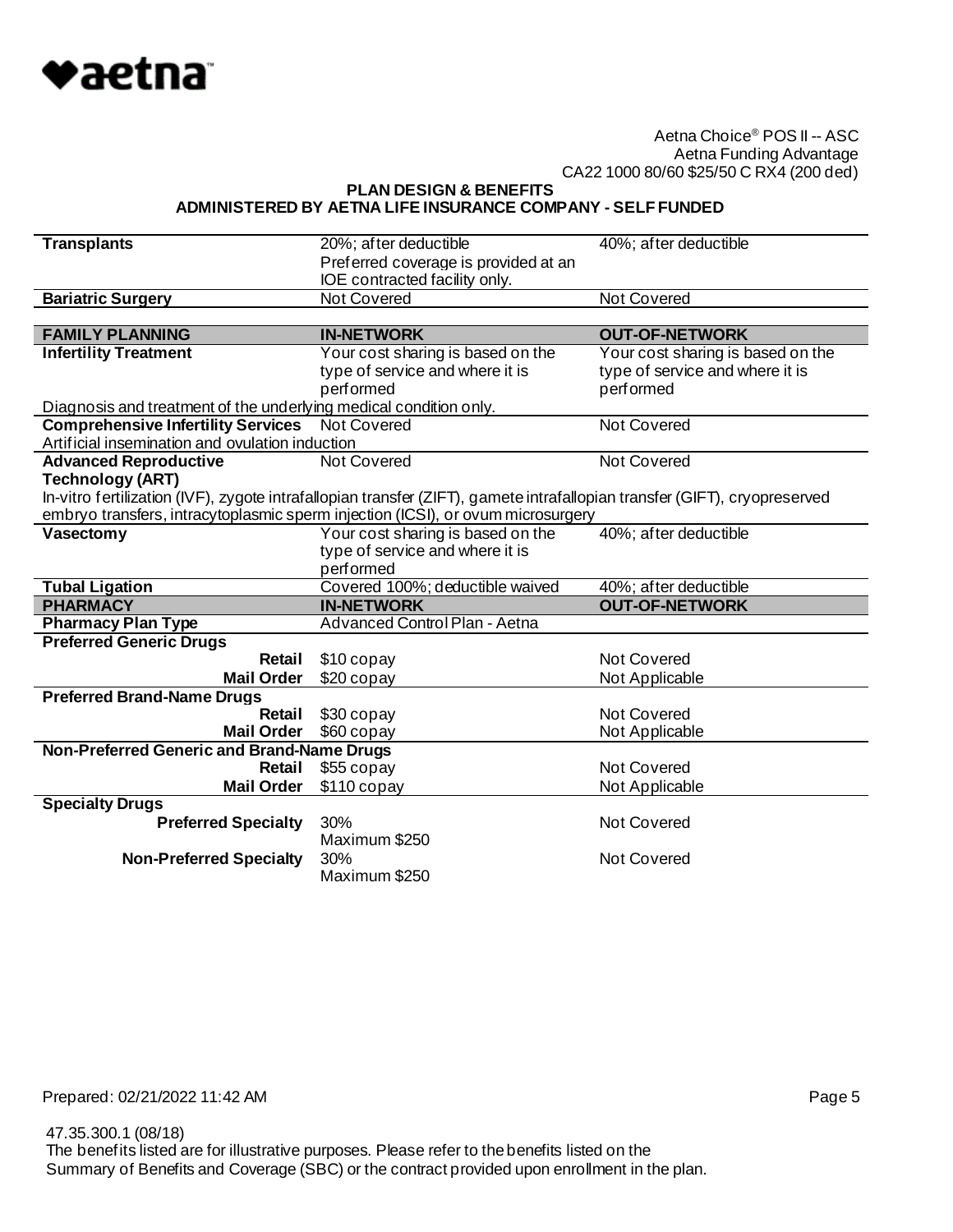

**PLAN DESIGN & BENEFITS ADMINISTERED BY AETNA LIFE INSURANCE COMPANY - SELF FUNDED**

| <b>Pharmacy Day Supply and Requirements</b>            |                                                                                                                          |
|--------------------------------------------------------|--------------------------------------------------------------------------------------------------------------------------|
| Retail                                                 | Up to a 30 day supply from Aetna National Network                                                                        |
| <b>Mandatory Maintenance Choice</b>                    | After two retail fills, members are required to fill a 90-day supply of                                                  |
|                                                        | maintenance drugs at CVS Caremark® Mail Service Pharmacy or at a CVS                                                     |
|                                                        | Pharmacy. Otherwise, the member will be responsible for 100 percent of the                                               |
|                                                        | cost-share.                                                                                                              |
|                                                        |                                                                                                                          |
| Opt Out                                                | The member must notify us of whether they want to continue to fill at a                                                  |
|                                                        | network retail pharmacy by calling the number on the member ID card.                                                     |
| <b>Specialty</b>                                       | Up to a 30 day supply                                                                                                    |
|                                                        | All prescription fills must be through our preferred specialty pharmacy                                                  |
|                                                        | network.                                                                                                                 |
|                                                        | Aetna Control Formulary Aetna Insured List                                                                               |
| Deductible waived for generics                         |                                                                                                                          |
|                                                        | Choose Generics with Dispense as Written (DAW) override - The member pays the applicable copay. If the                   |
|                                                        | physician requires brand-name, member would pay brand-name copay. If the member requests brand-name when a               |
|                                                        | generic is available, the member pays the applicable copay plus the difference between the generic price and the         |
| brand-name price.                                      |                                                                                                                          |
|                                                        | Plan Includes: Diabetic supplies and Contraceptive drugs and devices obtainable from a pharmacy.                         |
|                                                        | A limited list of over-the-counter medications are covered when filled with a prescription.                              |
|                                                        | Includes sexual dysfunction drugs for females and males, including daily dose, additional 6 tablets a month for males    |
|                                                        |                                                                                                                          |
| for erectile dysfunction.                              |                                                                                                                          |
| Oral fertility drugs included.                         |                                                                                                                          |
| Oral chemotherapy drugs covered 100%                   |                                                                                                                          |
| Precertification and quantity limits included          |                                                                                                                          |
| Step Therapy included                                  |                                                                                                                          |
| Seasonal Vaccinations covered 100% in-network          |                                                                                                                          |
| Preventive Vaccinations covered 100% in-network        |                                                                                                                          |
|                                                        | Affordable Care Act mandated female contraceptives and preventive medications covered 100% in-network.                   |
| <b>Prescription Drug Per Year</b>                      | \$200 Individual<br>\$200 Individual                                                                                     |
| Deductible (must be satisfied before                   |                                                                                                                          |
| any drug benefits are paid)                            |                                                                                                                          |
|                                                        | \$400 Family<br>\$400 Family                                                                                             |
|                                                        | All covered pharmacy expenses accumulate toward both the preferred and non-preferred pharmacy deductible.                |
|                                                        | Unless otherwise indicated, the pharmacy deductible must be met prior to pharmacy benefits being payable. Once           |
|                                                        | family pharmacy deductible is met, all family members will be considered as having met their pharmacy deductible for     |
|                                                        |                                                                                                                          |
| the remainder of the year<br><b>GENERAL PROVISIONS</b> |                                                                                                                          |
|                                                        |                                                                                                                          |
| <b>Dependents Eligibility</b>                          | Spouse, children from birth to age 26 regardless of student status.                                                      |
|                                                        | Plans are provided by: Aetna Life Insurance Company. While this material is believed to be accurate as of                |
| the production date, it is subject to change.          |                                                                                                                          |
|                                                        | Health benefits and health insurance plans contain exclusions and limitations. Not all health services are covered.      |
|                                                        | See plan documents for a complete description of benefits, exclusions, limitations and conditions of coverage. Plan      |
|                                                        | features and availability may vary by location and are subject to change. Providers are independent contractors and      |
|                                                        | are not our agents. Provider participation may change without notice. We do not provide care or guarantee access to      |
| health services.                                       |                                                                                                                          |
|                                                        | The following is a list of services and supplies that are <i>generally</i> not covered. However, your plan documents may |
|                                                        | contain exceptions to this list based on state mandates or the plan design or rider(s) purchased by your employer.       |
|                                                        |                                                                                                                          |
| Prepared: 02/21/2022 11:42 AM                          | Page 6                                                                                                                   |
| 47.35.300.1 (08/18)                                    |                                                                                                                          |

 The benefits listed are for illustrative purposes. Please refer to the benefits listed on the Summary of Benefits and Coverage (SBC) or the contract provided upon enrollment in the plan.